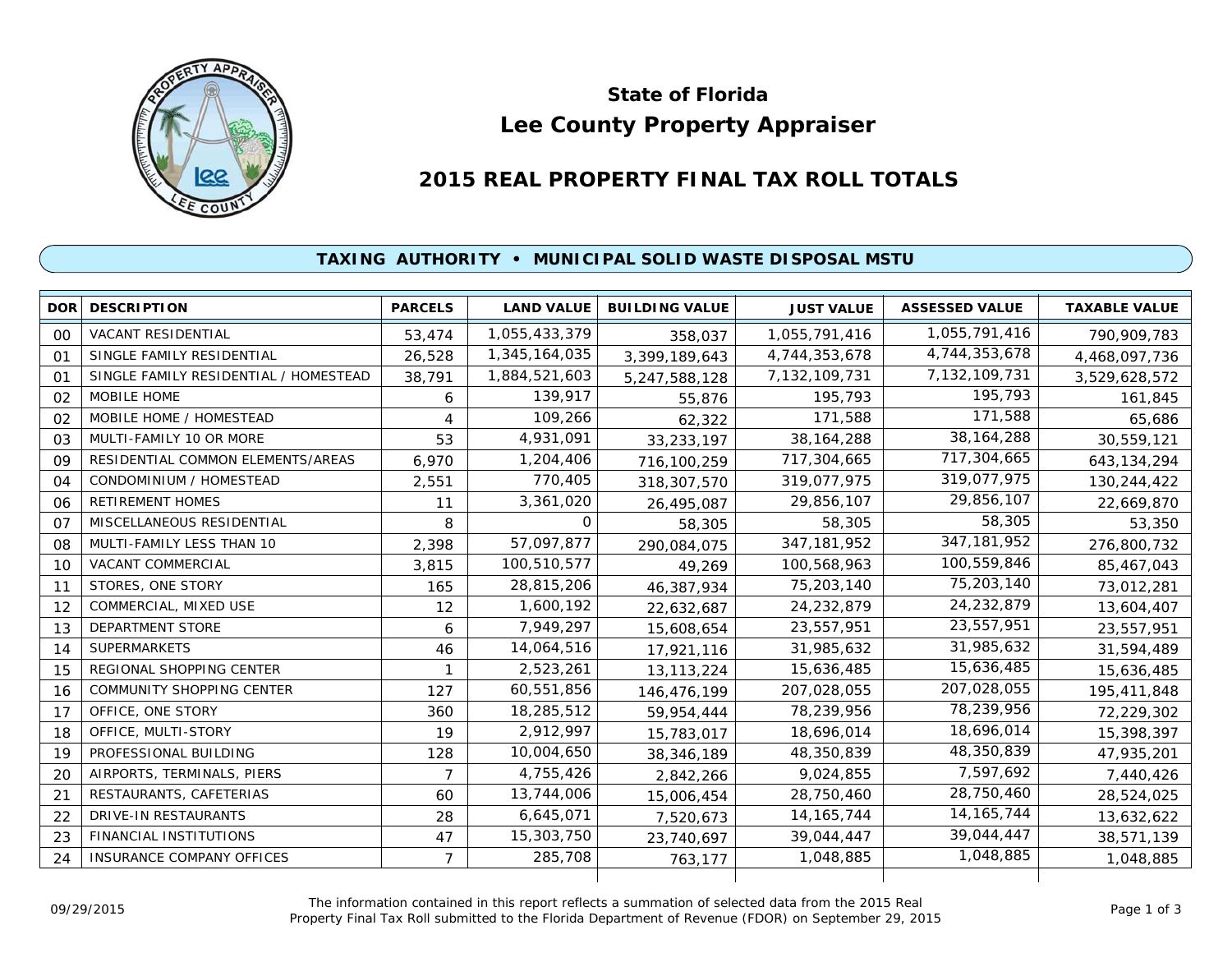### **TAXING AUTHORITY • MUNICIPAL SOLID WASTE DISPOSAL MSTU**

| 436,480<br>125,349<br>REPAIR SERVICE SHOPS<br>436,480<br>25<br>4<br>311,131<br>408,016<br>5,098,546<br>2,389,351<br>5,098,546<br><b>SERVICE STATIONS</b><br>17<br>4,979,489<br>26<br>2,709,195<br>26,496,235<br>9,876,402<br>26,883,410<br>27<br>AUTO SALES, REPAIR, ETC<br>85<br>25,168,560<br>16,619,833<br>2,050,421<br>1,771,365<br>PARKING LOTS, MH PARKS, ETC<br>2,050,421<br>8<br>28<br>1,947,560<br>279,056<br>4,817,396<br>1,204,528<br>ENCLOSED THEATER/AUDITORIUM<br>4,817,396<br>8<br>32<br>3,612,868<br>3,481,535<br>2,448,093<br>507,439<br>NIGHT CLUBS, LOUNGES, BARS<br>2,448,093<br>10<br>33<br>1,940,654<br>2,266,146<br>2,681,068<br>850,770<br>BOWLING ALLEYS, RINKS, ARENAS<br>$\overline{2}$<br>2,681,068<br>34<br>1,830,298<br>2,681,068<br>1,508,112<br>796,506<br>TOURIST ATTRACTIONS<br>$\overline{2}$<br>1,508,112<br>35<br>1,508,112<br>711,606<br>2,804,182<br>3<br>1,357,198<br>2,804,182<br>GOLF COURSE, DRIVING RANGE<br>38<br>1,446,984<br>2,794,622<br>15,586,932<br>15,586,932<br>HOTELS, MOTELS<br>6<br>2,199,060<br>39<br>13,387,872<br>10,327,079<br>5,229,807<br>5,232,561<br>5,170,803<br>VACANT INDUSTRIAL<br>68<br>40<br>5,069,468<br>59,004<br>11,422,753<br>2,005,420<br>LIGHT MANUFACTURING<br>11,422,753<br>28<br>41<br>9,417,333<br>11,005,440<br>104,957<br>MINERAL PROCESSING<br>59,994<br>104,957<br>47<br>$\mathbf{1}$<br>79,993<br>44,963<br>98,346,322<br>17,166,402<br>WAREHOUSING, DISTRIBUTION TERMINALS<br>98,346,322<br>421<br>81,179,920<br>91,746,236<br>48<br>104,428<br>82,907<br>CROPLAND CLASS III<br>114,021<br>53<br>$\mathbf{1}$<br>104,428<br>21,521<br>1,345,505<br>1,345,505<br>TIMBERLAND INDEX 90+<br>11<br>6,745,179<br>54<br>1,345,505<br>0<br>478,633<br>464,856<br><b>GRAZING LAND CLASS I</b><br>10<br>2,212,307<br>60<br>228,638<br>13,777<br>293,717<br>208,521<br>1,690,251<br><b>GRAZING LAND CLASS II</b><br>8<br>61<br>236,371<br>85,196<br>173,336<br>17,976<br>502,306<br><b>GRAZING LAND CLASS III</b><br>4<br>155,360<br>64,308<br>62<br>840,890<br>437,080<br>1,905,182<br>POULTRY, BEES, TROPICAL FISH, RABBITS<br>$\overline{7}$<br>67<br>612,713<br>403,810<br>330,984<br>57,564<br>DAIRIES, FEED LOTS<br>477,120<br>3<br>68<br>273,420<br>154,988<br>2,685,034<br>2,682,782<br>VACANT INSTITUTIONAL<br>2,685,034<br>70<br>101<br>2,252<br>$\Omega$<br>78,430,289<br>9,711,679<br>CHURCHES, TEMPLES<br>78,430,289<br>62<br>71<br>68,718,610<br>201,025<br>4,050,147<br>699,472<br>72<br>PRIVATE SCHOOLS & COLLEGES<br>4,050,147<br>6<br>3,350,675<br>$\circ$<br>7,249,663<br>1,014,600<br>7,249,663<br>73<br>PRIVATELY OWNED HOSPITALS<br>3<br>6,235,063<br>$\circ$<br>26,817,984<br>2,151,893<br>26,817,984<br>74<br>HOMES FOR THE AGED<br>4<br>6,435,585<br>24,666,091<br>11,658,905<br>2,246,824<br>ORPHANAGES, NON-PROFIT SERVICE<br>11,658,905<br>75<br>80,975<br>41<br>9,412,081<br>7,690,473<br>1,747,051<br>CLUBS, LODGES, UNION HALLS<br>7,690,473<br>77<br>14<br>5,943,422<br>487,023<br>60,906,847<br>60,773,451<br>VACANT GOVERNMENTAL<br>1,612<br>61,004,518<br>2,329<br>80<br>133,396<br>9,774,519<br>9,692,892<br>FOREST, PARKS, RECREATIONAL<br>9,774,519<br>82<br>47<br>81,627<br>$\circ$<br>411,125,070<br>25,846,111<br>PUBLIC COUNTY SCHOOLS<br>411,125,070<br>83<br>31<br>385,278,959<br>$\Omega$<br>69,777,807<br>4,845,249<br>69,777,807<br><b>HOSPITALS</b><br>2<br>85<br>64,932,558<br>11,045,400<br>9,040,791<br>1,818,411<br>9,040,791<br><b>COUNTIES - OTHER</b><br>24<br>86<br>7,222,380<br>$\circ$<br>2,426,961<br>STATE - OTHER<br>2,111,059<br>2,426,961<br>2<br>87<br>315,902<br>0<br>7,136,665<br>FEDERAL - OTHER<br>1,897,607<br>3<br>7,136,665<br>$\mathbf{O}$<br>88<br>5,239,058 | <b>DOR</b> | <b>DESCRIPTION</b> | <b>PARCELS</b> | <b>LAND VALUE</b> | <b>BUILDING VALUE</b> | <b>JUST VALUE</b> | <b>ASSESSED VALUE</b> | <b>TAXABLE VALUE</b> |
|------------------------------------------------------------------------------------------------------------------------------------------------------------------------------------------------------------------------------------------------------------------------------------------------------------------------------------------------------------------------------------------------------------------------------------------------------------------------------------------------------------------------------------------------------------------------------------------------------------------------------------------------------------------------------------------------------------------------------------------------------------------------------------------------------------------------------------------------------------------------------------------------------------------------------------------------------------------------------------------------------------------------------------------------------------------------------------------------------------------------------------------------------------------------------------------------------------------------------------------------------------------------------------------------------------------------------------------------------------------------------------------------------------------------------------------------------------------------------------------------------------------------------------------------------------------------------------------------------------------------------------------------------------------------------------------------------------------------------------------------------------------------------------------------------------------------------------------------------------------------------------------------------------------------------------------------------------------------------------------------------------------------------------------------------------------------------------------------------------------------------------------------------------------------------------------------------------------------------------------------------------------------------------------------------------------------------------------------------------------------------------------------------------------------------------------------------------------------------------------------------------------------------------------------------------------------------------------------------------------------------------------------------------------------------------------------------------------------------------------------------------------------------------------------------------------------------------------------------------------------------------------------------------------------------------------------------------------------------------------------------------------------------------------------------------------------------------------------------------------------------------------------------------------------------------------------------------------------------------------------------------------------------------------------------------------------------------------------------------------------------------------------------------------------------------------------------------------------------------------------------------------------------------------------------------------------------------------------------------------------------------------------------------------------------------------------------------------|------------|--------------------|----------------|-------------------|-----------------------|-------------------|-----------------------|----------------------|
|                                                                                                                                                                                                                                                                                                                                                                                                                                                                                                                                                                                                                                                                                                                                                                                                                                                                                                                                                                                                                                                                                                                                                                                                                                                                                                                                                                                                                                                                                                                                                                                                                                                                                                                                                                                                                                                                                                                                                                                                                                                                                                                                                                                                                                                                                                                                                                                                                                                                                                                                                                                                                                                                                                                                                                                                                                                                                                                                                                                                                                                                                                                                                                                                                                                                                                                                                                                                                                                                                                                                                                                                                                                                                                                  |            |                    |                |                   |                       |                   |                       |                      |
|                                                                                                                                                                                                                                                                                                                                                                                                                                                                                                                                                                                                                                                                                                                                                                                                                                                                                                                                                                                                                                                                                                                                                                                                                                                                                                                                                                                                                                                                                                                                                                                                                                                                                                                                                                                                                                                                                                                                                                                                                                                                                                                                                                                                                                                                                                                                                                                                                                                                                                                                                                                                                                                                                                                                                                                                                                                                                                                                                                                                                                                                                                                                                                                                                                                                                                                                                                                                                                                                                                                                                                                                                                                                                                                  |            |                    |                |                   |                       |                   |                       |                      |
|                                                                                                                                                                                                                                                                                                                                                                                                                                                                                                                                                                                                                                                                                                                                                                                                                                                                                                                                                                                                                                                                                                                                                                                                                                                                                                                                                                                                                                                                                                                                                                                                                                                                                                                                                                                                                                                                                                                                                                                                                                                                                                                                                                                                                                                                                                                                                                                                                                                                                                                                                                                                                                                                                                                                                                                                                                                                                                                                                                                                                                                                                                                                                                                                                                                                                                                                                                                                                                                                                                                                                                                                                                                                                                                  |            |                    |                |                   |                       |                   |                       |                      |
|                                                                                                                                                                                                                                                                                                                                                                                                                                                                                                                                                                                                                                                                                                                                                                                                                                                                                                                                                                                                                                                                                                                                                                                                                                                                                                                                                                                                                                                                                                                                                                                                                                                                                                                                                                                                                                                                                                                                                                                                                                                                                                                                                                                                                                                                                                                                                                                                                                                                                                                                                                                                                                                                                                                                                                                                                                                                                                                                                                                                                                                                                                                                                                                                                                                                                                                                                                                                                                                                                                                                                                                                                                                                                                                  |            |                    |                |                   |                       |                   |                       |                      |
|                                                                                                                                                                                                                                                                                                                                                                                                                                                                                                                                                                                                                                                                                                                                                                                                                                                                                                                                                                                                                                                                                                                                                                                                                                                                                                                                                                                                                                                                                                                                                                                                                                                                                                                                                                                                                                                                                                                                                                                                                                                                                                                                                                                                                                                                                                                                                                                                                                                                                                                                                                                                                                                                                                                                                                                                                                                                                                                                                                                                                                                                                                                                                                                                                                                                                                                                                                                                                                                                                                                                                                                                                                                                                                                  |            |                    |                |                   |                       |                   |                       |                      |
|                                                                                                                                                                                                                                                                                                                                                                                                                                                                                                                                                                                                                                                                                                                                                                                                                                                                                                                                                                                                                                                                                                                                                                                                                                                                                                                                                                                                                                                                                                                                                                                                                                                                                                                                                                                                                                                                                                                                                                                                                                                                                                                                                                                                                                                                                                                                                                                                                                                                                                                                                                                                                                                                                                                                                                                                                                                                                                                                                                                                                                                                                                                                                                                                                                                                                                                                                                                                                                                                                                                                                                                                                                                                                                                  |            |                    |                |                   |                       |                   |                       |                      |
|                                                                                                                                                                                                                                                                                                                                                                                                                                                                                                                                                                                                                                                                                                                                                                                                                                                                                                                                                                                                                                                                                                                                                                                                                                                                                                                                                                                                                                                                                                                                                                                                                                                                                                                                                                                                                                                                                                                                                                                                                                                                                                                                                                                                                                                                                                                                                                                                                                                                                                                                                                                                                                                                                                                                                                                                                                                                                                                                                                                                                                                                                                                                                                                                                                                                                                                                                                                                                                                                                                                                                                                                                                                                                                                  |            |                    |                |                   |                       |                   |                       |                      |
|                                                                                                                                                                                                                                                                                                                                                                                                                                                                                                                                                                                                                                                                                                                                                                                                                                                                                                                                                                                                                                                                                                                                                                                                                                                                                                                                                                                                                                                                                                                                                                                                                                                                                                                                                                                                                                                                                                                                                                                                                                                                                                                                                                                                                                                                                                                                                                                                                                                                                                                                                                                                                                                                                                                                                                                                                                                                                                                                                                                                                                                                                                                                                                                                                                                                                                                                                                                                                                                                                                                                                                                                                                                                                                                  |            |                    |                |                   |                       |                   |                       |                      |
|                                                                                                                                                                                                                                                                                                                                                                                                                                                                                                                                                                                                                                                                                                                                                                                                                                                                                                                                                                                                                                                                                                                                                                                                                                                                                                                                                                                                                                                                                                                                                                                                                                                                                                                                                                                                                                                                                                                                                                                                                                                                                                                                                                                                                                                                                                                                                                                                                                                                                                                                                                                                                                                                                                                                                                                                                                                                                                                                                                                                                                                                                                                                                                                                                                                                                                                                                                                                                                                                                                                                                                                                                                                                                                                  |            |                    |                |                   |                       |                   |                       |                      |
|                                                                                                                                                                                                                                                                                                                                                                                                                                                                                                                                                                                                                                                                                                                                                                                                                                                                                                                                                                                                                                                                                                                                                                                                                                                                                                                                                                                                                                                                                                                                                                                                                                                                                                                                                                                                                                                                                                                                                                                                                                                                                                                                                                                                                                                                                                                                                                                                                                                                                                                                                                                                                                                                                                                                                                                                                                                                                                                                                                                                                                                                                                                                                                                                                                                                                                                                                                                                                                                                                                                                                                                                                                                                                                                  |            |                    |                |                   |                       |                   |                       |                      |
|                                                                                                                                                                                                                                                                                                                                                                                                                                                                                                                                                                                                                                                                                                                                                                                                                                                                                                                                                                                                                                                                                                                                                                                                                                                                                                                                                                                                                                                                                                                                                                                                                                                                                                                                                                                                                                                                                                                                                                                                                                                                                                                                                                                                                                                                                                                                                                                                                                                                                                                                                                                                                                                                                                                                                                                                                                                                                                                                                                                                                                                                                                                                                                                                                                                                                                                                                                                                                                                                                                                                                                                                                                                                                                                  |            |                    |                |                   |                       |                   |                       |                      |
|                                                                                                                                                                                                                                                                                                                                                                                                                                                                                                                                                                                                                                                                                                                                                                                                                                                                                                                                                                                                                                                                                                                                                                                                                                                                                                                                                                                                                                                                                                                                                                                                                                                                                                                                                                                                                                                                                                                                                                                                                                                                                                                                                                                                                                                                                                                                                                                                                                                                                                                                                                                                                                                                                                                                                                                                                                                                                                                                                                                                                                                                                                                                                                                                                                                                                                                                                                                                                                                                                                                                                                                                                                                                                                                  |            |                    |                |                   |                       |                   |                       |                      |
|                                                                                                                                                                                                                                                                                                                                                                                                                                                                                                                                                                                                                                                                                                                                                                                                                                                                                                                                                                                                                                                                                                                                                                                                                                                                                                                                                                                                                                                                                                                                                                                                                                                                                                                                                                                                                                                                                                                                                                                                                                                                                                                                                                                                                                                                                                                                                                                                                                                                                                                                                                                                                                                                                                                                                                                                                                                                                                                                                                                                                                                                                                                                                                                                                                                                                                                                                                                                                                                                                                                                                                                                                                                                                                                  |            |                    |                |                   |                       |                   |                       |                      |
|                                                                                                                                                                                                                                                                                                                                                                                                                                                                                                                                                                                                                                                                                                                                                                                                                                                                                                                                                                                                                                                                                                                                                                                                                                                                                                                                                                                                                                                                                                                                                                                                                                                                                                                                                                                                                                                                                                                                                                                                                                                                                                                                                                                                                                                                                                                                                                                                                                                                                                                                                                                                                                                                                                                                                                                                                                                                                                                                                                                                                                                                                                                                                                                                                                                                                                                                                                                                                                                                                                                                                                                                                                                                                                                  |            |                    |                |                   |                       |                   |                       |                      |
|                                                                                                                                                                                                                                                                                                                                                                                                                                                                                                                                                                                                                                                                                                                                                                                                                                                                                                                                                                                                                                                                                                                                                                                                                                                                                                                                                                                                                                                                                                                                                                                                                                                                                                                                                                                                                                                                                                                                                                                                                                                                                                                                                                                                                                                                                                                                                                                                                                                                                                                                                                                                                                                                                                                                                                                                                                                                                                                                                                                                                                                                                                                                                                                                                                                                                                                                                                                                                                                                                                                                                                                                                                                                                                                  |            |                    |                |                   |                       |                   |                       |                      |
|                                                                                                                                                                                                                                                                                                                                                                                                                                                                                                                                                                                                                                                                                                                                                                                                                                                                                                                                                                                                                                                                                                                                                                                                                                                                                                                                                                                                                                                                                                                                                                                                                                                                                                                                                                                                                                                                                                                                                                                                                                                                                                                                                                                                                                                                                                                                                                                                                                                                                                                                                                                                                                                                                                                                                                                                                                                                                                                                                                                                                                                                                                                                                                                                                                                                                                                                                                                                                                                                                                                                                                                                                                                                                                                  |            |                    |                |                   |                       |                   |                       |                      |
|                                                                                                                                                                                                                                                                                                                                                                                                                                                                                                                                                                                                                                                                                                                                                                                                                                                                                                                                                                                                                                                                                                                                                                                                                                                                                                                                                                                                                                                                                                                                                                                                                                                                                                                                                                                                                                                                                                                                                                                                                                                                                                                                                                                                                                                                                                                                                                                                                                                                                                                                                                                                                                                                                                                                                                                                                                                                                                                                                                                                                                                                                                                                                                                                                                                                                                                                                                                                                                                                                                                                                                                                                                                                                                                  |            |                    |                |                   |                       |                   |                       |                      |
|                                                                                                                                                                                                                                                                                                                                                                                                                                                                                                                                                                                                                                                                                                                                                                                                                                                                                                                                                                                                                                                                                                                                                                                                                                                                                                                                                                                                                                                                                                                                                                                                                                                                                                                                                                                                                                                                                                                                                                                                                                                                                                                                                                                                                                                                                                                                                                                                                                                                                                                                                                                                                                                                                                                                                                                                                                                                                                                                                                                                                                                                                                                                                                                                                                                                                                                                                                                                                                                                                                                                                                                                                                                                                                                  |            |                    |                |                   |                       |                   |                       |                      |
|                                                                                                                                                                                                                                                                                                                                                                                                                                                                                                                                                                                                                                                                                                                                                                                                                                                                                                                                                                                                                                                                                                                                                                                                                                                                                                                                                                                                                                                                                                                                                                                                                                                                                                                                                                                                                                                                                                                                                                                                                                                                                                                                                                                                                                                                                                                                                                                                                                                                                                                                                                                                                                                                                                                                                                                                                                                                                                                                                                                                                                                                                                                                                                                                                                                                                                                                                                                                                                                                                                                                                                                                                                                                                                                  |            |                    |                |                   |                       |                   |                       |                      |
|                                                                                                                                                                                                                                                                                                                                                                                                                                                                                                                                                                                                                                                                                                                                                                                                                                                                                                                                                                                                                                                                                                                                                                                                                                                                                                                                                                                                                                                                                                                                                                                                                                                                                                                                                                                                                                                                                                                                                                                                                                                                                                                                                                                                                                                                                                                                                                                                                                                                                                                                                                                                                                                                                                                                                                                                                                                                                                                                                                                                                                                                                                                                                                                                                                                                                                                                                                                                                                                                                                                                                                                                                                                                                                                  |            |                    |                |                   |                       |                   |                       |                      |
|                                                                                                                                                                                                                                                                                                                                                                                                                                                                                                                                                                                                                                                                                                                                                                                                                                                                                                                                                                                                                                                                                                                                                                                                                                                                                                                                                                                                                                                                                                                                                                                                                                                                                                                                                                                                                                                                                                                                                                                                                                                                                                                                                                                                                                                                                                                                                                                                                                                                                                                                                                                                                                                                                                                                                                                                                                                                                                                                                                                                                                                                                                                                                                                                                                                                                                                                                                                                                                                                                                                                                                                                                                                                                                                  |            |                    |                |                   |                       |                   |                       |                      |
|                                                                                                                                                                                                                                                                                                                                                                                                                                                                                                                                                                                                                                                                                                                                                                                                                                                                                                                                                                                                                                                                                                                                                                                                                                                                                                                                                                                                                                                                                                                                                                                                                                                                                                                                                                                                                                                                                                                                                                                                                                                                                                                                                                                                                                                                                                                                                                                                                                                                                                                                                                                                                                                                                                                                                                                                                                                                                                                                                                                                                                                                                                                                                                                                                                                                                                                                                                                                                                                                                                                                                                                                                                                                                                                  |            |                    |                |                   |                       |                   |                       |                      |
|                                                                                                                                                                                                                                                                                                                                                                                                                                                                                                                                                                                                                                                                                                                                                                                                                                                                                                                                                                                                                                                                                                                                                                                                                                                                                                                                                                                                                                                                                                                                                                                                                                                                                                                                                                                                                                                                                                                                                                                                                                                                                                                                                                                                                                                                                                                                                                                                                                                                                                                                                                                                                                                                                                                                                                                                                                                                                                                                                                                                                                                                                                                                                                                                                                                                                                                                                                                                                                                                                                                                                                                                                                                                                                                  |            |                    |                |                   |                       |                   |                       |                      |
|                                                                                                                                                                                                                                                                                                                                                                                                                                                                                                                                                                                                                                                                                                                                                                                                                                                                                                                                                                                                                                                                                                                                                                                                                                                                                                                                                                                                                                                                                                                                                                                                                                                                                                                                                                                                                                                                                                                                                                                                                                                                                                                                                                                                                                                                                                                                                                                                                                                                                                                                                                                                                                                                                                                                                                                                                                                                                                                                                                                                                                                                                                                                                                                                                                                                                                                                                                                                                                                                                                                                                                                                                                                                                                                  |            |                    |                |                   |                       |                   |                       |                      |
|                                                                                                                                                                                                                                                                                                                                                                                                                                                                                                                                                                                                                                                                                                                                                                                                                                                                                                                                                                                                                                                                                                                                                                                                                                                                                                                                                                                                                                                                                                                                                                                                                                                                                                                                                                                                                                                                                                                                                                                                                                                                                                                                                                                                                                                                                                                                                                                                                                                                                                                                                                                                                                                                                                                                                                                                                                                                                                                                                                                                                                                                                                                                                                                                                                                                                                                                                                                                                                                                                                                                                                                                                                                                                                                  |            |                    |                |                   |                       |                   |                       |                      |
|                                                                                                                                                                                                                                                                                                                                                                                                                                                                                                                                                                                                                                                                                                                                                                                                                                                                                                                                                                                                                                                                                                                                                                                                                                                                                                                                                                                                                                                                                                                                                                                                                                                                                                                                                                                                                                                                                                                                                                                                                                                                                                                                                                                                                                                                                                                                                                                                                                                                                                                                                                                                                                                                                                                                                                                                                                                                                                                                                                                                                                                                                                                                                                                                                                                                                                                                                                                                                                                                                                                                                                                                                                                                                                                  |            |                    |                |                   |                       |                   |                       |                      |
|                                                                                                                                                                                                                                                                                                                                                                                                                                                                                                                                                                                                                                                                                                                                                                                                                                                                                                                                                                                                                                                                                                                                                                                                                                                                                                                                                                                                                                                                                                                                                                                                                                                                                                                                                                                                                                                                                                                                                                                                                                                                                                                                                                                                                                                                                                                                                                                                                                                                                                                                                                                                                                                                                                                                                                                                                                                                                                                                                                                                                                                                                                                                                                                                                                                                                                                                                                                                                                                                                                                                                                                                                                                                                                                  |            |                    |                |                   |                       |                   |                       |                      |
|                                                                                                                                                                                                                                                                                                                                                                                                                                                                                                                                                                                                                                                                                                                                                                                                                                                                                                                                                                                                                                                                                                                                                                                                                                                                                                                                                                                                                                                                                                                                                                                                                                                                                                                                                                                                                                                                                                                                                                                                                                                                                                                                                                                                                                                                                                                                                                                                                                                                                                                                                                                                                                                                                                                                                                                                                                                                                                                                                                                                                                                                                                                                                                                                                                                                                                                                                                                                                                                                                                                                                                                                                                                                                                                  |            |                    |                |                   |                       |                   |                       |                      |
|                                                                                                                                                                                                                                                                                                                                                                                                                                                                                                                                                                                                                                                                                                                                                                                                                                                                                                                                                                                                                                                                                                                                                                                                                                                                                                                                                                                                                                                                                                                                                                                                                                                                                                                                                                                                                                                                                                                                                                                                                                                                                                                                                                                                                                                                                                                                                                                                                                                                                                                                                                                                                                                                                                                                                                                                                                                                                                                                                                                                                                                                                                                                                                                                                                                                                                                                                                                                                                                                                                                                                                                                                                                                                                                  |            |                    |                |                   |                       |                   |                       |                      |
|                                                                                                                                                                                                                                                                                                                                                                                                                                                                                                                                                                                                                                                                                                                                                                                                                                                                                                                                                                                                                                                                                                                                                                                                                                                                                                                                                                                                                                                                                                                                                                                                                                                                                                                                                                                                                                                                                                                                                                                                                                                                                                                                                                                                                                                                                                                                                                                                                                                                                                                                                                                                                                                                                                                                                                                                                                                                                                                                                                                                                                                                                                                                                                                                                                                                                                                                                                                                                                                                                                                                                                                                                                                                                                                  |            |                    |                |                   |                       |                   |                       |                      |
|                                                                                                                                                                                                                                                                                                                                                                                                                                                                                                                                                                                                                                                                                                                                                                                                                                                                                                                                                                                                                                                                                                                                                                                                                                                                                                                                                                                                                                                                                                                                                                                                                                                                                                                                                                                                                                                                                                                                                                                                                                                                                                                                                                                                                                                                                                                                                                                                                                                                                                                                                                                                                                                                                                                                                                                                                                                                                                                                                                                                                                                                                                                                                                                                                                                                                                                                                                                                                                                                                                                                                                                                                                                                                                                  |            |                    |                |                   |                       |                   |                       |                      |
|                                                                                                                                                                                                                                                                                                                                                                                                                                                                                                                                                                                                                                                                                                                                                                                                                                                                                                                                                                                                                                                                                                                                                                                                                                                                                                                                                                                                                                                                                                                                                                                                                                                                                                                                                                                                                                                                                                                                                                                                                                                                                                                                                                                                                                                                                                                                                                                                                                                                                                                                                                                                                                                                                                                                                                                                                                                                                                                                                                                                                                                                                                                                                                                                                                                                                                                                                                                                                                                                                                                                                                                                                                                                                                                  |            |                    |                |                   |                       |                   |                       |                      |
|                                                                                                                                                                                                                                                                                                                                                                                                                                                                                                                                                                                                                                                                                                                                                                                                                                                                                                                                                                                                                                                                                                                                                                                                                                                                                                                                                                                                                                                                                                                                                                                                                                                                                                                                                                                                                                                                                                                                                                                                                                                                                                                                                                                                                                                                                                                                                                                                                                                                                                                                                                                                                                                                                                                                                                                                                                                                                                                                                                                                                                                                                                                                                                                                                                                                                                                                                                                                                                                                                                                                                                                                                                                                                                                  |            |                    |                |                   |                       |                   |                       |                      |
|                                                                                                                                                                                                                                                                                                                                                                                                                                                                                                                                                                                                                                                                                                                                                                                                                                                                                                                                                                                                                                                                                                                                                                                                                                                                                                                                                                                                                                                                                                                                                                                                                                                                                                                                                                                                                                                                                                                                                                                                                                                                                                                                                                                                                                                                                                                                                                                                                                                                                                                                                                                                                                                                                                                                                                                                                                                                                                                                                                                                                                                                                                                                                                                                                                                                                                                                                                                                                                                                                                                                                                                                                                                                                                                  |            |                    |                |                   |                       |                   |                       |                      |
|                                                                                                                                                                                                                                                                                                                                                                                                                                                                                                                                                                                                                                                                                                                                                                                                                                                                                                                                                                                                                                                                                                                                                                                                                                                                                                                                                                                                                                                                                                                                                                                                                                                                                                                                                                                                                                                                                                                                                                                                                                                                                                                                                                                                                                                                                                                                                                                                                                                                                                                                                                                                                                                                                                                                                                                                                                                                                                                                                                                                                                                                                                                                                                                                                                                                                                                                                                                                                                                                                                                                                                                                                                                                                                                  |            |                    |                |                   |                       |                   |                       |                      |